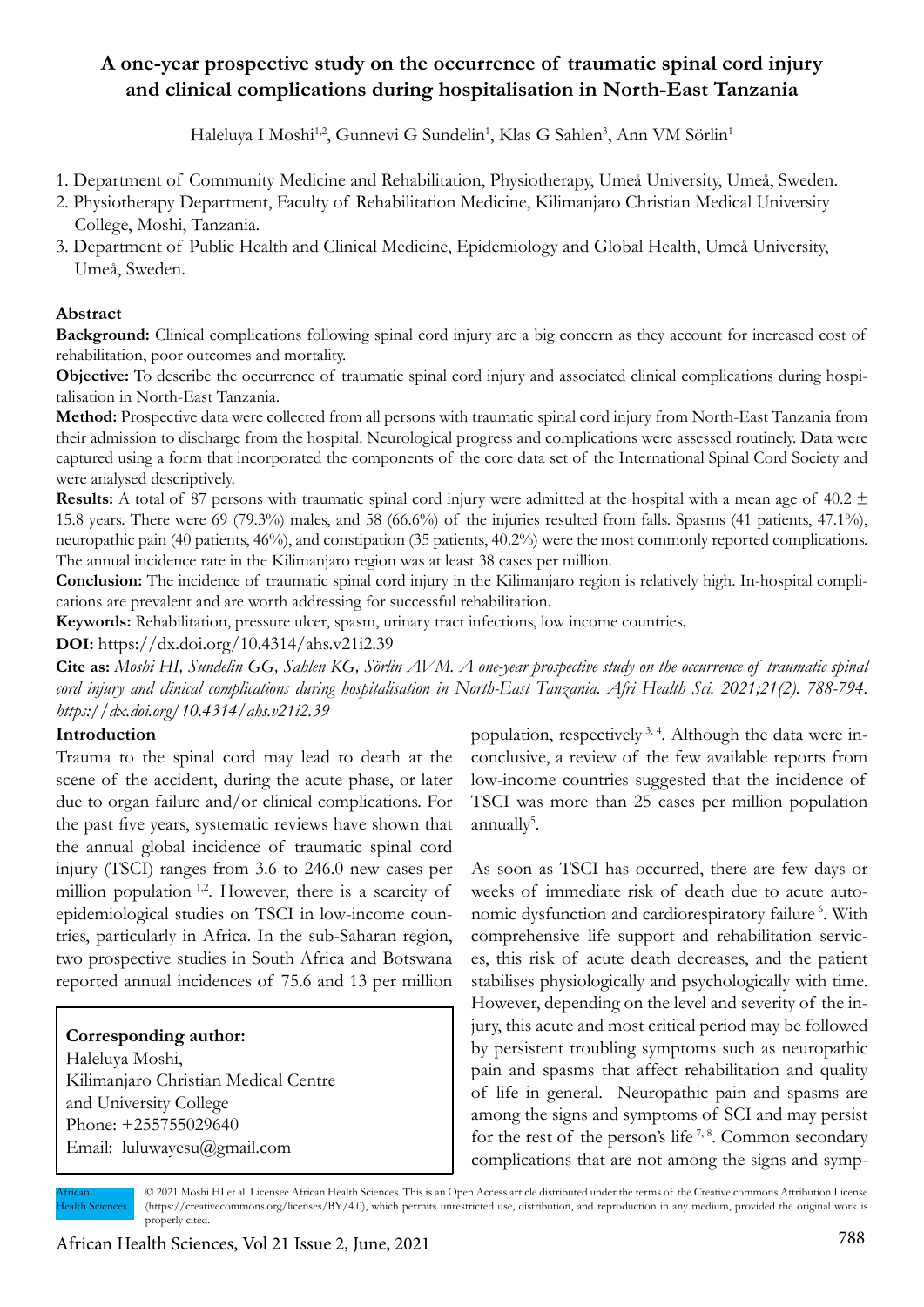toms of TSCI include pressure ulcers (PUs), respiratory and urinary tract infections (UTIs), and deep venous thrombosis 9. It has been shown that these secondary complications elevate the risk of death in persons with SCI even after discharge from the hospital.

PUs is among the leading and most complex fatal complications in the SCI population 10. In one hospital-based prospective study in South Africa, PUs is registered as the most prevalent complications following SCI 11. Management of PUs is complex, and if the wound becomes infected death due to septicaemia may occur 12. Following a PU on the immobile, insensitive, and vascular diminished tissue, healing becomes difficult and susceptibility to infections increases. Septicaemia, which is one of the most common causes of death in persons with SCI results not only from unsuccessfully treated PUs, but also from UTIs or pneumonia<sup>12, 13</sup>.

Another route for infections is the urinary tract due to repeated or prolonged use of catheters 14. Both indwelling and intermittent catheterisation can introduce different types of bacteria to the urinary system, leading to UTIs. A recent systematic review has shown that UTIs are the leading complications among persons with SCI and are acknowledged as difficult to prevent 12. However, UTIs are not as potentially fatal as PUs. Depending on the type and extent of infection, untreated UTIs might cause irreversible destruction to the urinary system 15. It is not uncommon for UTIs to ascend all the way to the kidneys, leading to nephritis and dysfunction of the vascular and urinary system.

Pulmonary complications are also common and account for a significant proportion of the mortality during or after the acute phase, especially in cases with high-level injuries and in elderly persons with TSCI<sup>16</sup>. Apart from respiratory failure, which is most common in the early and most acute phase, respiratory infections such as pneumonia can be either acute or later complications. Common factors that are known to contribute to respiratory complications include high spinal level, complete injury, history of smoking, and steroid use 17. All of these TSCI-related complications are of medical and rehabilitation concern because they are associated poor functional outcomes, high rehabilitation cost, prolonged hospital stay, anxiety, depression, poor quality of life (QoL), and death 18. However, most of these complications can be prevented with adequate knowledge, skills, and equipment. Lack of the aforementioned prerequisites accounts for the reported high prevalence of complications in low-income countries. There are very few published studies in Tanzania with regards to TS-CI-related complications, thus it is difficult to inform prevention, care, and rehabilitation services. This study aimed to describe the occurrence of TSCI and prevailing complications during hospitalisation in one rural area of Tanzania.

# **Methods**

### **Study Design**

This was a descriptive one-year prospective study in which data were collected from TSCI patients on admission, during hospitalisation, and at discharge.

### **Study population and setting**

This study targeted all newly injured persons from north-east Tanzania admitted to Kilimanjaro Christian Medical Centre (KCMC), which is the only consultant hospital with a spinal unit in the region.

### Tool for data collection

A data collection sheet based on the international SCI core data set <sup>19, 20</sup> was used in this study. Other variables such as associated injuries, in-hospital complications, skeletal injury, death, and ambulatory state at discharge were also added to the data collection sheet. Additionally, a chart was developed to register the anatomical location and date of starting and healing of  $PUs^{21}$ . The American Spinal Injury Association Impairment Scale<sup>22,</sup> <sup>23</sup> was used to classify the completeness of the injury.

# **Procedure for data collection**

All new cases of TSCI were identified from the hospital admission records within the first 24 hours of admission. TSCI was confirmed by evidence of persisting sensory and/or motor loss, which might include bladder and bowel dysfunction beyond the normal spinal shock period. The injured person was followed up in the ward, and neurological assessment was conducted as a matter of routine. All patients consented for their medical data to be used for this study. The data collection sheet included sociodemographic information, cause of injury, and the address of each patient. Each patient was inspected for associated injuries and whether or not there were skin changes suggestive of PUs. PUs was defined as any skin change due to sustained pressure that required any form of management, including a planned pressure relief procedure. Patients were asked to report any new complaint such as constipation, pain, or spasms. Each patient was followed up from admission to discharge or death.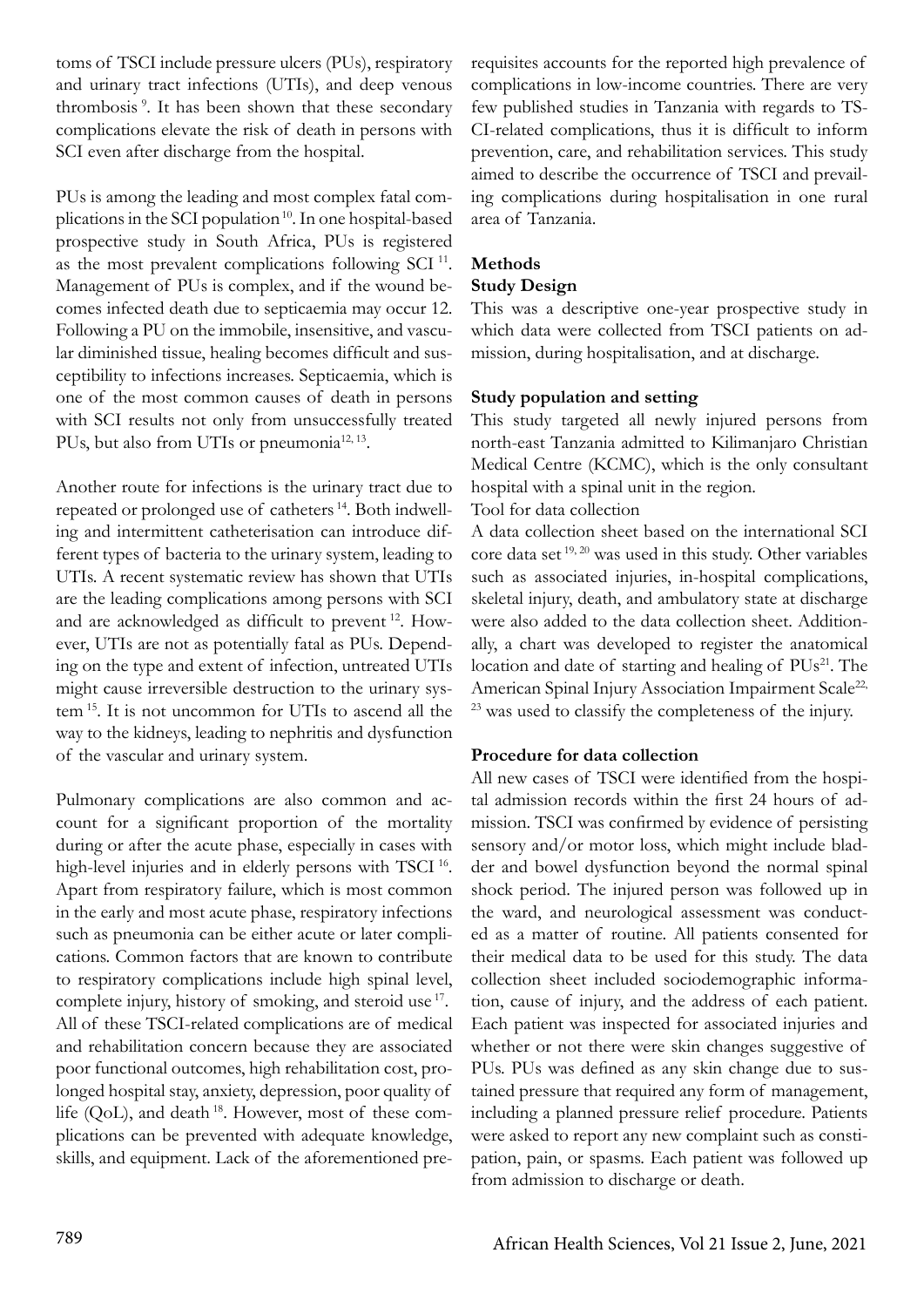#### **Data analysis**

Data were cleaned and entered into the Statistical Package for Social Science (SPSS version 25) for analysis. Age, length of hospital stay (LOS), and time for PU appearance and healing were analysed descriptively, and the results are given as means and standard deviations. Pain and spasms were subjectively reported and described by the patient. Incidence based on the Kilimanjaro region population ( $N = 1,910,555$ ) was calculated after subtracting children 10 years of age and younger  $(N = 464,600)$  because none of these were admitted with TSCI in 2017.

#### **Ethical considerations**

This study was a part of a larger project on SCI in the north-east Tanzania that had ethical approval from the research ethics review committee of the KCMC, registration number 620. Patients were requested to consent to the use of their medical information for research purposes.

#### **Results**

#### **Socio-demographic characteristics**

For the year 2017, a total of 87 persons with TSCI were admitted to KCMC. Of these, 56 (64.4%) were from the Kilimanjaro region and 31 (35.6%) were from neighbouring regions. There were 69 (79.3%) males, and the mean age was  $40.22 \pm 15.77$  years. Most injuries involved the cervical level (49 patients (56.3%)) followed by lumbar (27 patients (31%)) and thoracic (11 patients  $(12.6\%)$ ) levels. In terms of the severity of the TSCI, 35 (40.20%) patients had complete (AIS "A") and 44 (50.6%) patients had incomplete (AIS "B, C, D") injuries, while 8 (9.20%) patients did not have any neurological deficits after 24 hours. The mean LOS was  $120.59 \pm 55.29$  days for tetraplegia and  $115 \pm 44.89$ days for paraplegia (range 8–273 days).

Causes, annual incidence, and mortality following TSCI The majority of TSCI cases  $(59 \text{ patients } (66.6\%))$  were caused by falls, and 41 (47.1%) of these were falls from height (especially trees). Road traffic accidents lead to 25 (28.7%) cases, while 4 (4.6%) cases were from other forms of trauma including assaults, being fallen on by a heavy object, and being attacked by an animal.

The Kilimanjaro region was estimated to have a population of about 1,910,555 in 2017 based on the Tanzanian national census of 2012 and an annual population growth rate of 2.9%. However, for the year 2017 there was no one aged 10 years or less who were admitted with TSCI. For this reason, those who were in this age group (464,600) were considered as having a negligible risk, and thus the total at-risk population was 1,445,955 persons. The incidence of TSCI for the Kilimanjaro region was 56 cases/1,445,955 persons, giving a rate of at least 38 cases per million population per year. For this period of one year, 15 patients died while in the hospital giving an annual mortality rate of 17.2%.

#### **Complications**

SCI-related complications were identified by clinical observation (PUs), patient reports (spasms and neuropathic pain), and laboratory or radiological confirmations (respiratory infection, UTI, and deep venous thrombosis). Spasms and neuropathic pain were the most prevalent complications, while deep vein thrombosis was the least reported complication as shown in Figure 1.



**Figure 1:** Prevalence of clinical complications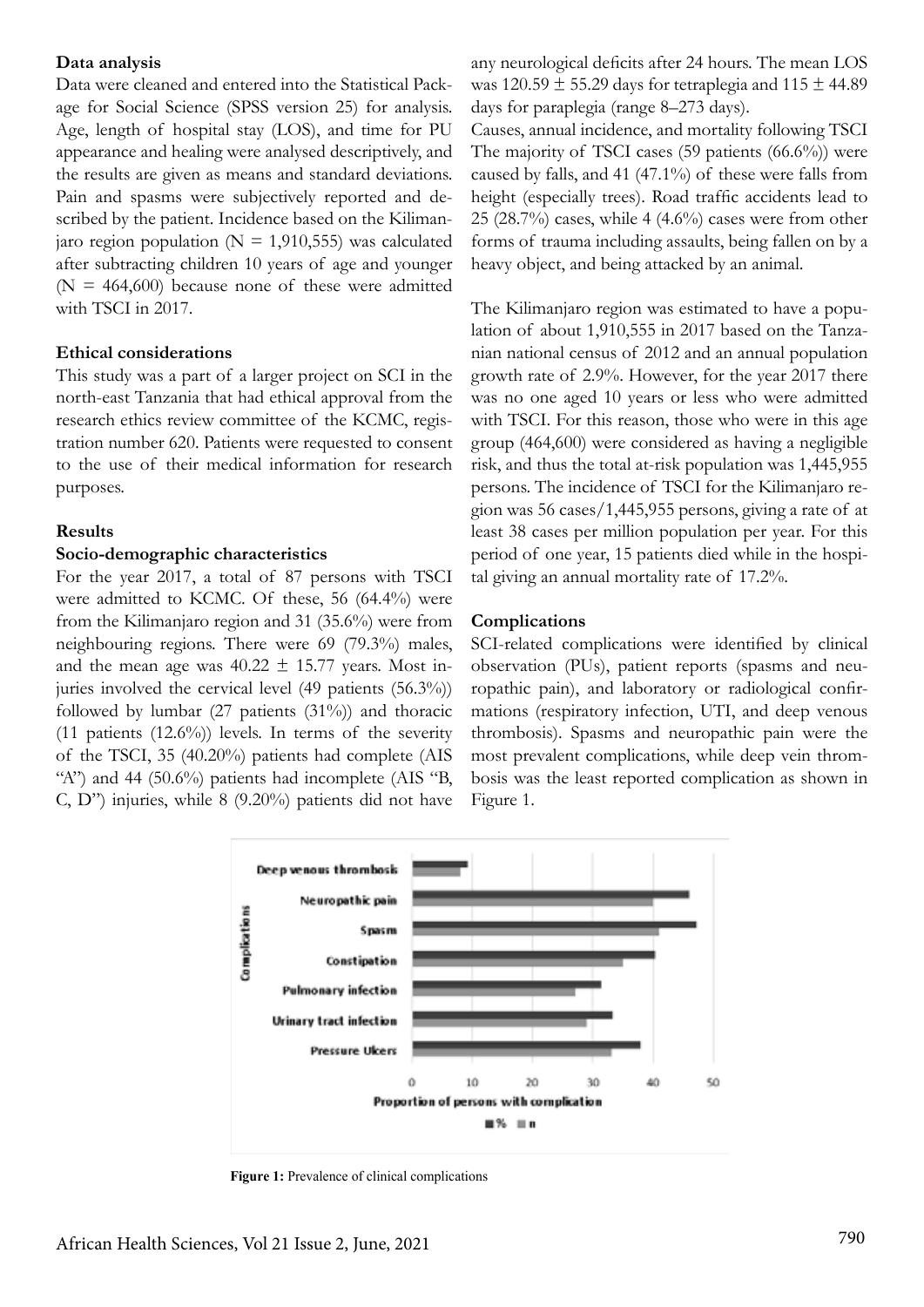### **Location and time to occurrence and healing of PUs**

PU were followed up to assess their occurrence and

healing time. The prevalence of PUs was 37.9%, and the calcaneus was the most common site of occurrence (Figure 2).



**Figure 2:** Prevalence of PUs according to body location

As seen in Table 1, PUs was more prevalent for tetraplegia compared to paraplegia, and the longest healing time was observed for PUs on the sacrum and the greater trochanters. Some of the PUs did not heal during hospitalisation (the follow up period).

| <b>Location of PU</b>     | <b>Number</b><br>of PUs | Healed<br>PUs on<br>discharge | <b>Unhealed</b><br>PUs on<br>discharge | <b>Time</b><br>(days) from<br>admission to<br>appearance<br>of PUs<br>Mean (SD) | Time (days) from<br>appearance to<br>healing of PUs<br>Mean (SD) |
|---------------------------|-------------------------|-------------------------------|----------------------------------------|---------------------------------------------------------------------------------|------------------------------------------------------------------|
| <b>Sacrum</b>             |                         |                               |                                        |                                                                                 |                                                                  |
| Tetraplegia               | 11                      | 5                             | 6                                      | $19.6 \ (\pm 12.1)$                                                             | $87.6 (\pm 64.3)$                                                |
| Paraplegia                | 3                       | 3                             | $\boldsymbol{0}$                       | $37 (\pm 20.8)$                                                                 | $70 (\pm 17.3)$                                                  |
| <b>Greater Trochanter</b> |                         |                               |                                        |                                                                                 |                                                                  |
| Tetraplegia               | 13                      | $\overline{4}$                | 9                                      | $29 \ (\pm 24.1)$                                                               | $71.2 (\pm 65.2)$                                                |
| Paraplegia                | 3                       | $\overline{c}$                | $\mathbf{1}$                           | 29.3 $(\pm 9.8)$                                                                | 96                                                               |
| <b>Ischial Tuberosity</b> |                         |                               |                                        |                                                                                 |                                                                  |
| Tetraplegia               | 5                       | $\overline{2}$                | $\mathfrak{Z}$                         | $100.6 (\pm 50.3)$                                                              | 137.5 $(\pm 7.8)$                                                |
| Paraplegia                | 1                       | $\mathbf{1}$                  | $\mathbf{0}$                           | 128                                                                             | 156                                                              |
| <b>Malleolus</b>          |                         |                               |                                        |                                                                                 |                                                                  |
| Tetraplegia               | 11                      | 8                             | 3                                      | 14.5 $(\pm 14.7)$                                                               | $25.5 (\pm 12)$                                                  |
| Paraplegia                | 3                       | $\overline{2}$                | $\mathbf{1}$                           | $16.3 \ (\pm 23.2)$                                                             | 45 $(\pm 29.7)$                                                  |
| Calcaneus                 |                         |                               |                                        |                                                                                 |                                                                  |
| Tetraplegia               | 17                      | 14                            | 3                                      | $22.2 \ (\pm 13.5)$                                                             | 35(14.3)                                                         |
| Paraplegia                | 7                       | $\tau$                        | $\boldsymbol{0}$                       | 22.1 $(\pm 25)$                                                                 | 42.4 $(\pm 25)$                                                  |
| Occiput                   |                         |                               |                                        |                                                                                 |                                                                  |
| Tetraplegia               | 11                      | 8                             | $\mathfrak{Z}$                         | 14.3 $(\pm 10.9)$                                                               | $31.7 (\pm 11.6)$                                                |
| Paraplegia                | $\mathbf{0}$            | -                             | $\boldsymbol{0}$                       |                                                                                 |                                                                  |
| <b>Knee</b>               |                         |                               |                                        |                                                                                 |                                                                  |
| Tetraplegia               | 7                       | 6                             | $\mathbf{1}$                           | 34.6 $(\pm 28.1)$                                                               | 49.5 $(\pm 32/9)$                                                |
| Paraplegia                | 1                       | $\mathbf{1}$                  | $\boldsymbol{0}$                       | 88                                                                              | 102                                                              |

**Table 1:** Location and time to appearance and healing of PUs in tetraplegia and paraplegia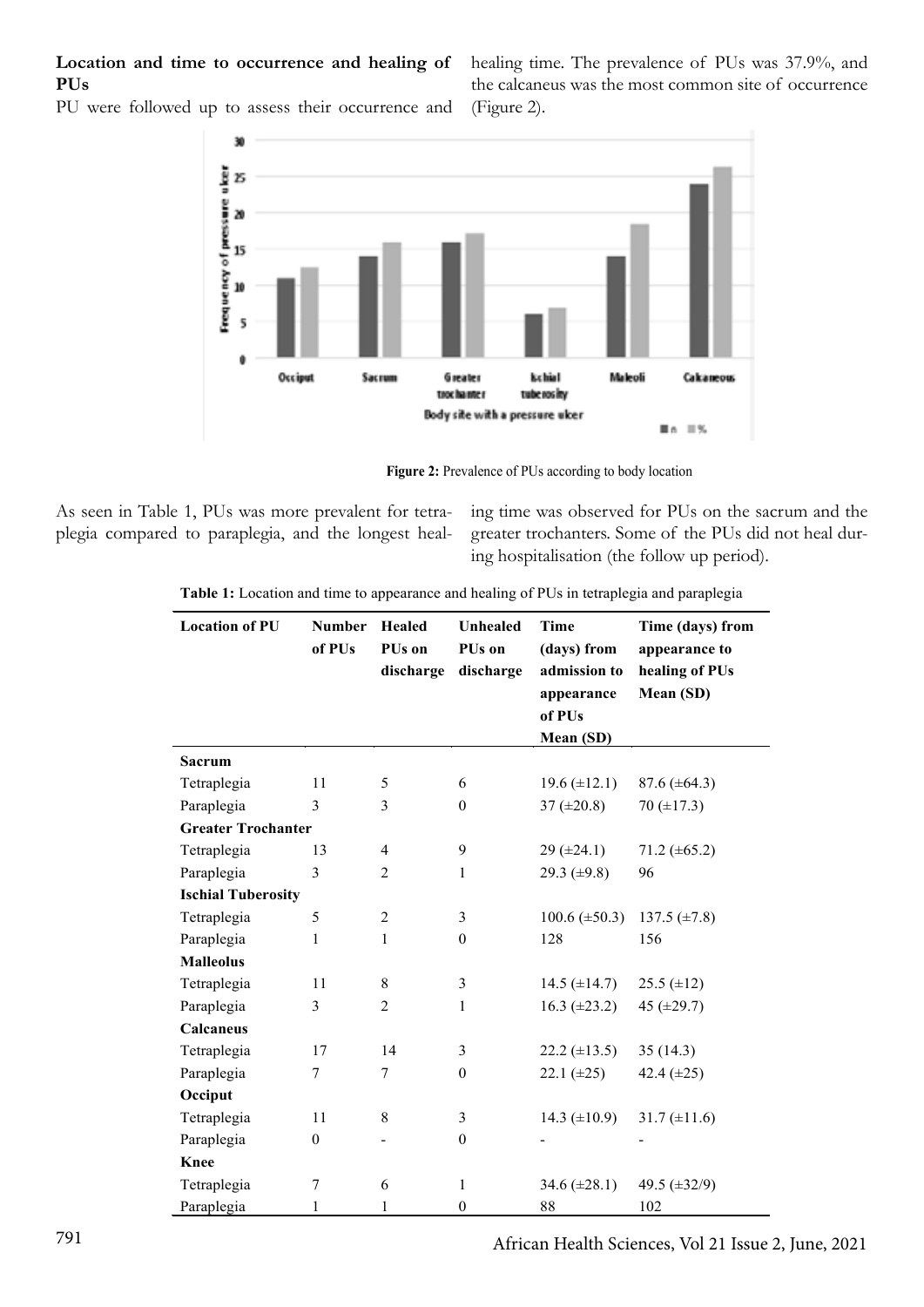#### **Discussion**

This study reports a relatively high incidence of TSCI compared to the results of a systematic review of TSCI in low-income countries 24. The majority of these injuries are due to falls from height and road traffic accidents. Neuropathic pain, spasms, PUs, and UTIs are the most reported complications among persons with TSCI in this region during hospitalisation.

This study registered a higher incidence rate of traumatic spinal cord injury in the Kilimanjaro region than those reported for other low- and middle-income settings 4,5, 25, 26, but lower than a study in Cape Town, South Africa 3. The majority of these injuries are as a result of falls and road traffic accident. Identification of factors associated with falls and road traffic accidents such as alcohol consumption prior to the incident, environmental and occupational hazards is a pre-requisite to prevention of TSCI<sup>27</sup>. Simultaneous with trauma-prevention strategies, there ought to be a development of community-based evacuation and transportation service for injured persons as well as up-to-date trauma registries in these settings in order to obtain more conclusive statistics with fewer missing cases 1.

We report neuropathic pain and spasms as the most prevalent complications in persons with TSCI. These complications lead to massive functional limitations, hinder active rehabilitation, and cause psychosocial problems and lower one's perceived QoL 18. As was shown in studies in New Zealand and Latvia, neuropathic pain normally persists even after discharge from the hospital, suggesting that these patients might have life-long consequences <sup>28, 29</sup>. The description and treatment of neuropathic pain is complex, especially when occurring concurrently with spasms<sup>9</sup>. It is strongly recommended that pain should be managed appropriately as early as possible to minimize the risk of chronicity 30. However, unavailability and unaffordability of appropriate medications for neuropathic pain and spasms in most low-income settings deters rehabilitation efforts. In addition to the paralysis, these two complications affect movement and functional posture, hence the individual becomes dependent in most activities of daily living. In the long term, chronic pain continues to limit the function of the individual even after discharge from the hospital. At the same time, spasms may keep a limb in a dominant position leading to contractures. For this reason, the QoL of persons with TSCI is continuously affected by pain and spasms even after discharge from the hospital<sup>31</sup>, and an interdisciplinary approach is required that includes medication, pain counselling, occupational therapy, and physiotherapy.

PUs is among the most prevalent and deadliest complications globally and accounts to prolonged length of hospital stay and rehabilitation cost<sup>32</sup>. Although PUs are still prevalent globally with the same physical risk factors, they are more prevalent in the low-income countries due to various reasons<sup>33</sup>. One of the reasons is insufficient knowledge and skills on early identification and prevention of their occurrence. Second, there is insufficient pressure management equipment such as appropriate mattresses and cushions There are also insufficient numbers of nursing staff to carry out routine turning of patients as recommended. As a result, PUs remains prevalent and contribute significantly to high rehabilitation costs, prolonged hospitalisation, and increased mortality in low and middle-income countries<sup>33</sup>. For a person having PUs, active rehabilitation such as exercising and training for mobility and activities of daily living are limited. For example, PUs around the sacrum and pelvis lead to restricted sitting time, hence the individual spends most of their time lying in bed. Prolonged bed rest not only affects functioning, but also adds to the risk of more PUs elsewhere on the body. Prevention of PUs and successful treatment of those that occur enhances early active rehabilitation and reduces LOS and mortality. Although prevention of PU is costly, the cost of living with or treatinit once it has occurred can be unbearable for persons living in a low-income setting.

Another complication of major concern in this study was UTIs, which are common not only in the low, but also middle and high-income countries<sup>34</sup>. It is almost impossible to avoid UTIs considering the fact that the majority of persons with SCI use catheters for bladder emptying at some point in or throughout their life. However, the method of catheter use and the level of sterility determine the chances of contracting a UTI. For example, a person who uses disposable catheters for intermittent catheterisation would have lower odds of a UTI as compared to a person re-using the same catheter due to dangers of contamination<sup>35,36</sup>. In the same way, a person with TSCI who uses an indwelling cathetehas a higher risk of UTI than one who uses clean intermittent catheterisation<sup>37</sup>. Indwelling catheterisation is also known for keeping residual urine in the bladder, which contributes to the formation of bladder stones and to reflux that might damage the kidneys. Properly conducted self-performed intermittent cathe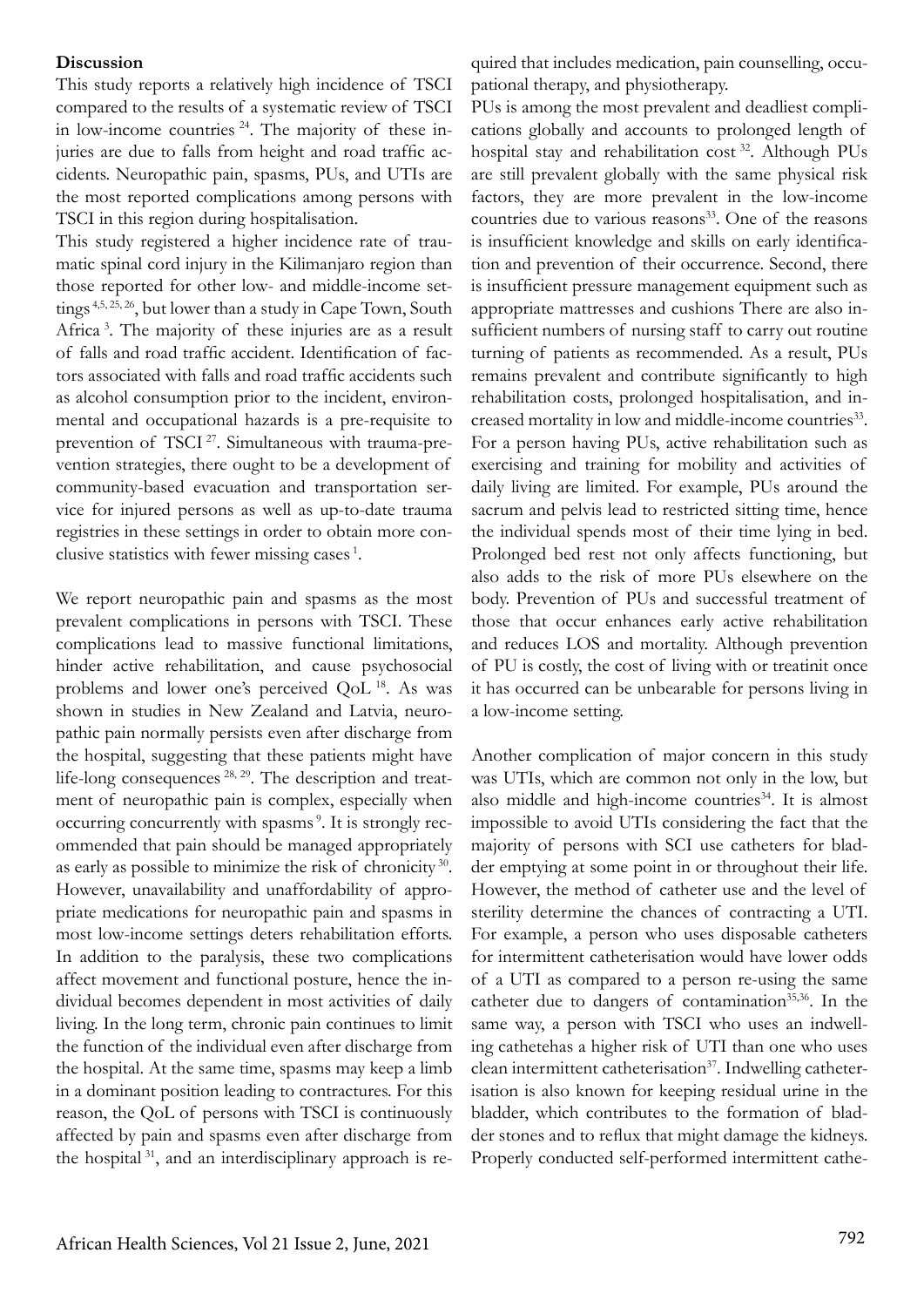terisation or suprapubic catheters for persons who cannot void spontaneously has lower odds for UTIs and hardly any residual urine. Unfortunately, larger populations of persons with TSCI in low-income countries are either using indwelling catheterisation or have to clean and re-use a catheter, which exposes them to a higher risk of UTI. While clean intermittent self-catheterisation is still the most recommended, disposable catheters are too costly in low-income countries and thus efforts should be focused on ensuring cleanliness when using catheters repeatedly. Like other complications, UTIs are also associated with high rehabilitation costs and poor QoL among persons with TSCI globally 38. With symptoms of UTI such as fever, there is limited ability for the patient to engage in exercises or other forms of active rehabilitation.

### **Limitation of the study**

There are common shortfalls in most epidemiological studies from low-income countries. Like ours, they are normally hospital based and fail to account for patients who die before reaching the hospital. There is also the possibility that some injured persons stay at home and self-medicate or seek alternative traditional treatments. All of these reasons suggest that there is an under-estimation of the magnitude of TSCI in the low-income countries and thus the results of this study are not necessarily exceptional.

### **Conclusion**

TSCI has relatively high incidence in the north-east region of Tanzania as compared to published studies from other low-income settings. In-hospital complications are substantially prevalent and might reflect the observed long LOS and increased mortality. Such complications adversely affect rehabilitation and activities of daily living leading to dependency and low QoL.

# **Acknowledgement**

The authors of this manuscript acknowledge all participants who consented to have data on their health condition used for the study. We acknowledge KCMC administration for allowing the study to be carried out.

### **Declaration of interest**

The authors report no conflicts of interest

# **Funding**

This project was financed by the Resources and Services Administration Award (grant number T84HA21123-02)

through a Mentored Research Training Program at Kilimanjaro Christian Medical University College, Tanzania.

### **References**

1. Jazayeri, S.B., et al., Incidence of traumatic spinal cord injury worldwide: a systematic review. *Eur Spine J*, 2015. 24(5): p. 905-18.

2. Furlan, J.C., et al., Global incidence and prevalence of traumatic spinal cord injury. *Can J Neurol Sci*, 2013. 40(4): p. 456-64.

3. Joseph, C., et al., Incidence and aetiology of traumatic spinal cord injury in Cape Town, South Africa: a prospective, population-based study. *Spinal Cord*, 2015. 53(9): p. 692-6.

4. Löfvenmark, I., et al., Traumatic spinal cord injury in Botswana: characteristics, aetiology and mortality. *Spinal Cord*, 2015. 53(2): p. 150-4.

5. Rahimi-Movaghar, V., et al., Epidemiology of Traumatic Spinal Cord Injury in Developing Countries: A Systematic Review. *Neuroepidemiology*, 2013. 41(2): p. 65- 85.

6. Alizadeh, A., S.M. Dyck, and S. Karimi-Abdolrezaee, Traumatic Spinal Cord Injury: An Overview of Pathophysiology, Models and Acute Injury Mechanisms. *Frontiers in Neurology*, 2019. 10: p. 282-282.

7. Lee, S., et al., Central Neuropathic Pain in Spinal Cord Injury. *Critical Reviews in Physical and Rehabilitation Medicine*, 2013. 25(3-4): p. 159-172.

8. Franz, S., et al., Management of pain in individuals with spinal cord injury: Guideline of the German-Speaking Medical Society for Spinal Cord Injury. German medical science: *GMS e-Journal*, 2019. 17: p. Doc05-Doc05.

9. Bull riding-related brain and spinal cord injuries--Louisiana, 1994-1995. *MMWR Morb Mortal Wkly Rep*, 1996. 45(37): p. 796-8.

10. Hossain, M.S., et al., Two-year survival following discharge from hospital after spinal cord injury in Bangladesh. *Spinal Cord*, 2016. 54(2): p. 132-6.

11. Joseph, C. and L. Nilsson Wikmar, Prevalence of secondary medical complications and risk factors for pressure ulcers after traumatic spinal cord injury during acute care in South Africa. *Spinal Cord*, 2016. 54(7): p. 535-9.

12. Garcia-Arguello, L.Y., et al., Infections in the spinal cord-injured population: a systematic review. *Spinal Cord, 2017. 55(6): p. 526-534.*

13. Chamberlain, J.D., et al., Comparison of All-Cause and Cause-Specific Mortality of Persons with Traumatic Spinal Cord Injuries to the General Swiss Population: